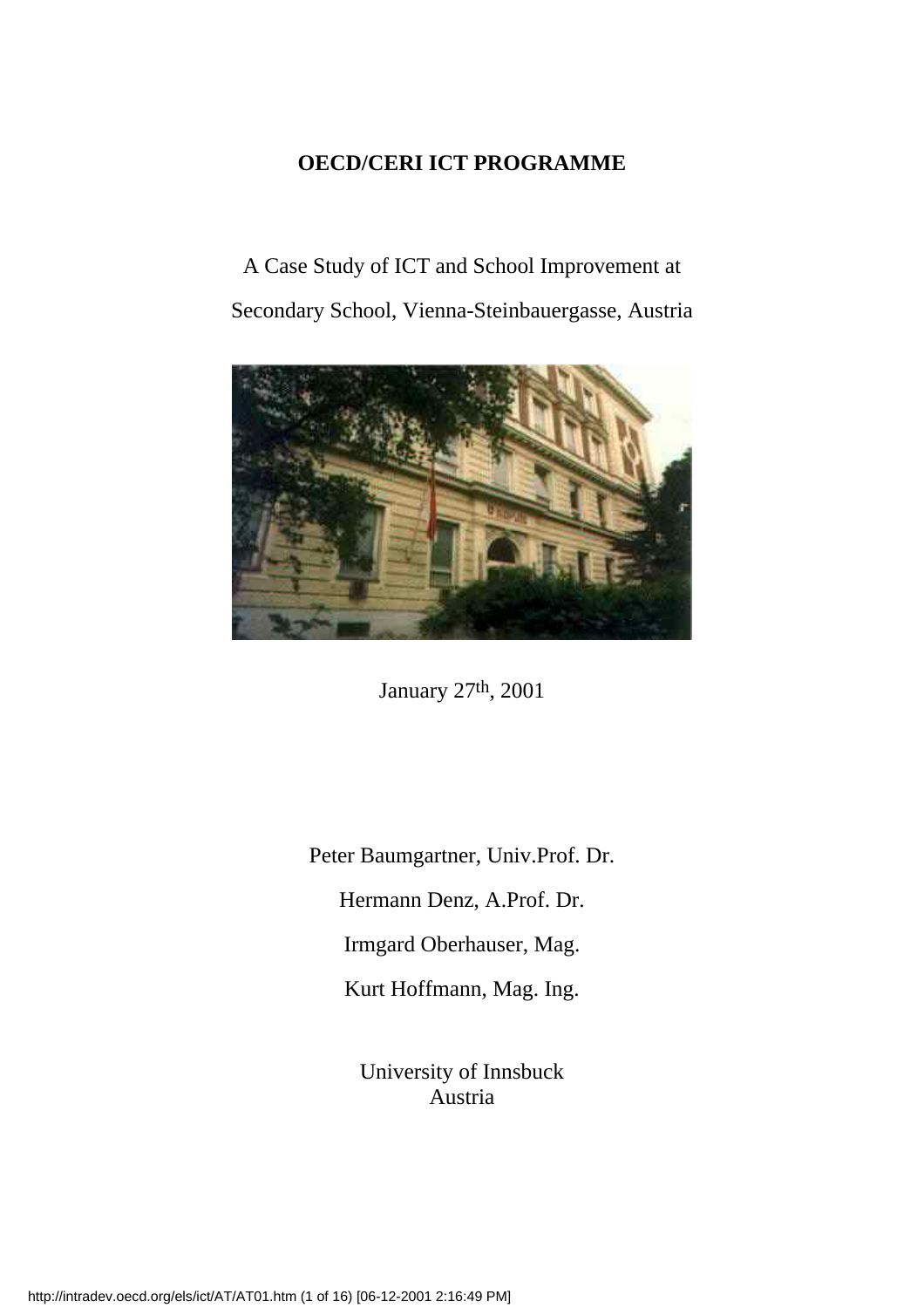#### **Table of Contents**

#### **Overview of the present**

Steinbauergasse secondary school, called IHS Steinbauergasse, is located in the 12th district of the capital of Austria, Vienna. IHS stands for **I**nformatik-**H**aupt**S**chule and means secondary school for information technologies. The capital of Austria, Vienna, is situated in the eastern part of Austria and has about 1.600.000 inhabitants. In earlier times the 12th district of Vienna, called *Meidling*, where the school site is located, was a typical working-class district. Nowadays the population of *Meidling* has predominantly changed to foreigners, mainly emigrated from Eastern-European countries.

The secondary school for information technologies Steinbauergasse is a school for approximately 280 students, taught by 37 teachers in 11 classes. The number of teachers seems to be very high in comparison with other secondary schools in Austria. This peculiarity of IHS Steinbauergasse can be explained by the following: During the last years the new school concept of IHS Steinbauergasse has attracted a raising number of students. This new school concept is supported by three columns:

- ICT as a main emphasis in the curriculum for all four grades and also as a guiding principal of education in the classroom, and the basic idea is: Our students do not need any computer equipment at home to gain good marks in ICT or ICT-oriented subjects.
- integrative classes, i.e. co-education of regular students and students with special needs in the same classroom. The use of ICT helps the students with special needs to take part in the classes in their way or even enables them to be taught the same subjects as the regular students. In one case a special computer equipment with two cameras is used as a seeing makeshift for one student with a severe visual disorder, so that he can take part in the classes.
- Full time support by offering lunch, homework assistance and arrangament of leisure time activities from 12.00 to 5.30 p.m. These facilities of IHS Steinbauergasse are called offene Schule, it means after school care for the children where both parents are working or come from broken homes.

Most of the students of IHS Steinbauergasse come from working-class families with problems like unemployment or unstable marriages. As a result of that and with the implementation of the above mentioned school concept the staff of IHS Steinbauergasse had to develop a very high social competence in the daily dealing with teenagers, who have special needs and often few social skills. And despite of the fact that the outward appearance and the equipment of IHS Steinbauergasse is very plain, the teachers have done excellent work.

### **Overview of the past**

Many secondary schools in Vienna like Steinbauergasse secondary school deal with the problem of decreasing number of students because of a trend to send children between 10 and 14 years to a high school. The situation of some secondary schools was aggravated when emphasis on special skills in the school s curriculum led to competition among the secondary schools. So, a small team together with the principal thought about a solution to problem of decreasing student numbers and saw one way by promoting information technologies at their school site. Due to the social background of the students at the 12th district of Vienna this team saw good chances for increasing numbers of students by implementing an extensive offer to their clients with ICT, full time support and socially integrated classes. You can compare the changes at IHS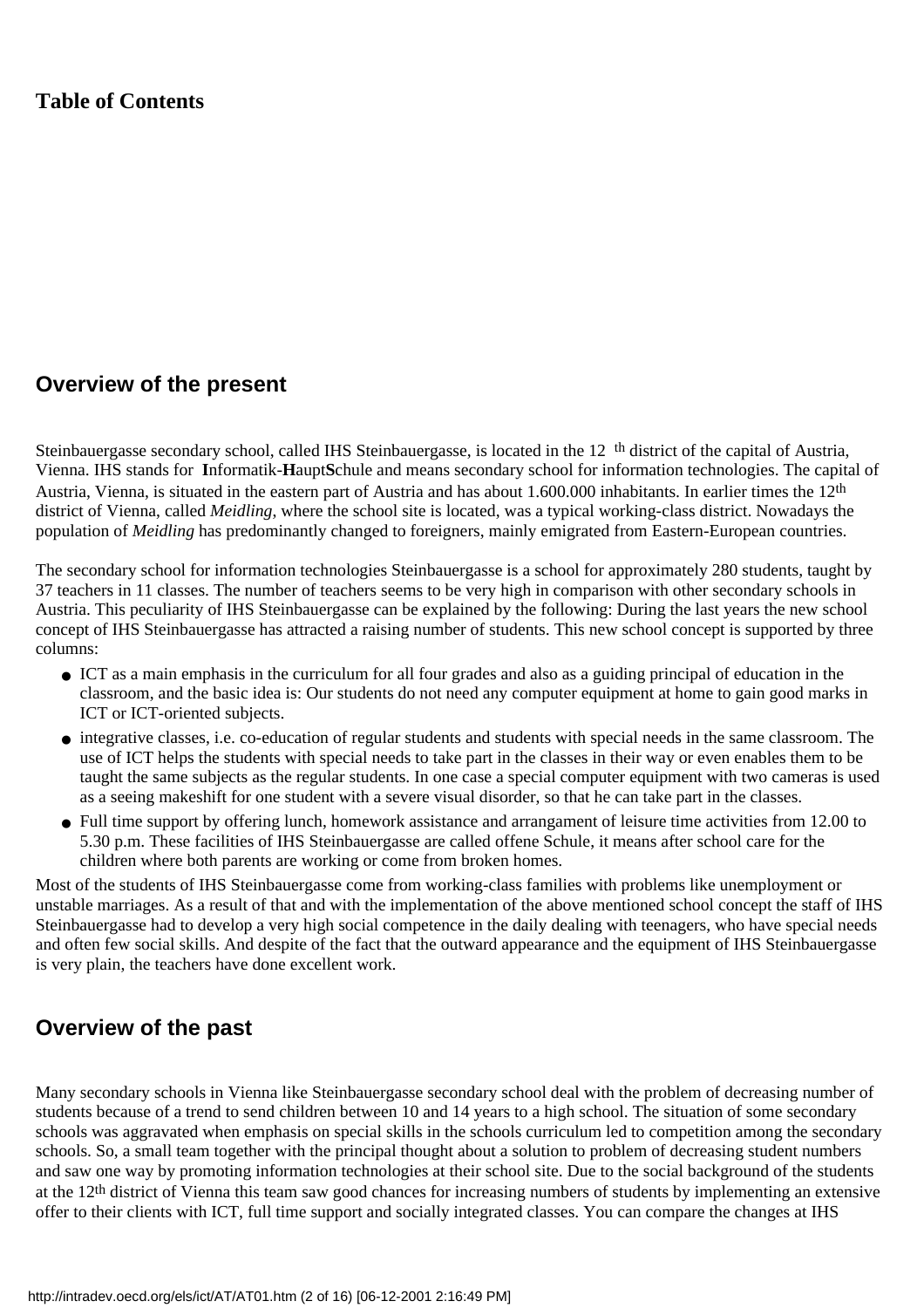Steinbauergasse to the changes at Kinkplatz.

## **Projection to the future**

Principal and staff of Steinbauergasse secondary school are confident, that the changes in the school program and the offers made to the students will sustain the trend of increasing numbers. If investments are done both on ICT infrastructure and the building, Steinbauergasse can strenghten its position as an attractive alternative to both high schools and other secondary schools. Steinbauergasse could even get a good reputation that students from socially discriminated families get a solid preparation for future jobs.

To get more output at Steinbauergasse, additional computer labs and multi media ready workstations, connected to the Web, would be necessary in each classroom. The answers of the staff at Steinbauergasse when asked about future projects are nearly the same as at Kinkplatz, because there are official and inofficial meetings of the responsible teachers and a close co-operation in developing the secondary schools for information technologies in Vienna.

## **Conclusion about key hypothesis**

# **Hypothesis 1**

*Technology is a strong catalyst for educational reform, especially when the World Wide Web is involved. The rival hypothesis is that where true reform is found, technology served only as an additional resource and not as a catalyst, that the forces that drove the reform also drove the application of technology to specific educational problems.*

The analysis of the collected data indicates that hypothesis 1 can be verified with some restrictions (just as in other IT schools). In the case of Steinbauergasse social change was not planned, but the implementation of ICT was the beginning point of a social change. If the teachers had decided to install another point of emphasis like sports or music, this would probably also have been the catalyst for the reform. Therefore in our case ICT is one catalyst and the model of an open school is a further catalyst for school reform in Steinbauergasse secondary school. One primary prerequisite was a competent and dedicated team of teachers who ran the whole project. The majority of teachers expressed that a small team of teachers led and organized the whole process of innovation and has given support and will support further improvements. Without their dedication, change would not have been possible.

The use of ICT was found as one solution for the specific needs for change at Steinbauergasse. By having such a solution for educational reform, ICT functioned as a catalyst for immediate translation into action and the implementation of this concept can be seen in various steps.

# **Hypothesis 2**

*The diffusion of the reform (and therefore of ICT) followed the traditional diffusion pattern for reforms and innovations, as outlined by Rogers (1995). The rival hypothesis is that technology functions differently from traditional innovations and reforms and that therefore different diffusion patterns occur.*

The diffusion of the organizational change followed the traditional diffusion pattern. ICT was the content of the changing process but it was at the start not the driving force of the change (just like Grein). In the first step some ICT-interested teachers from several secondary schools in Vienna and responsible policy-makers discussed the actual situation. Both groups together have come to an agreement. The aim of the next years is to develop a concept (called IHS) concerning the implementation of ICT in secondary schools in Vienna. A project group was installed. This project group has worked out a new curriculum for ICT-schools, organizes the hard- and software purchase, gives support and functions as an information office (the same way like other IT schools).

After developing an ICT concept the next task was to create enthusiasm for the new technologies among the fellow teachers. Some teachers were interested and attended several ICT-training courses, e.g. taking part in the teachers training for information technologies at the Pedagogical Institute (PI). Only teachers, who have successfully taken part in those courses, are allowed to teach ICT subjects. Any newcomer to the staff at Steinbauergasse is asked to take part in this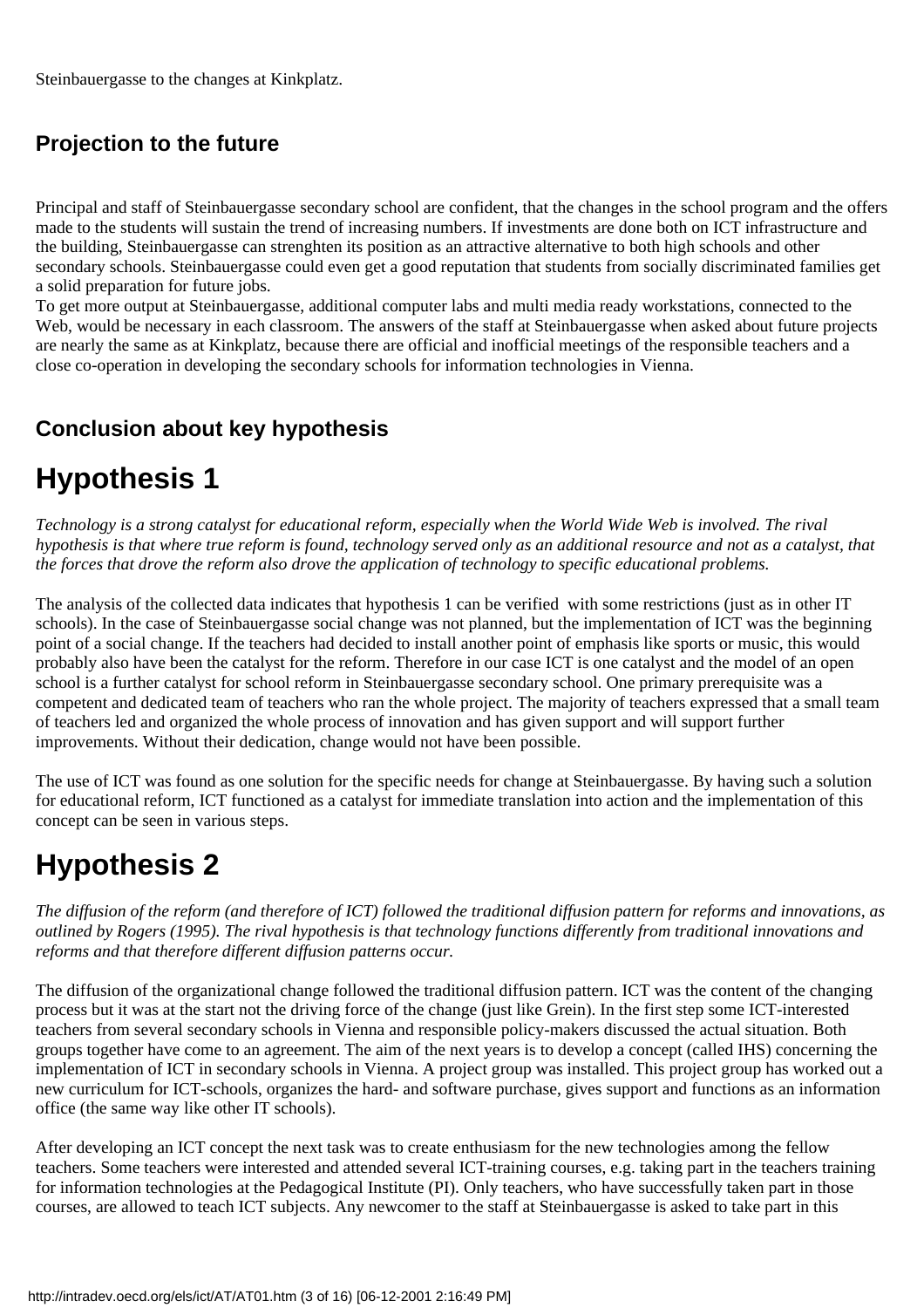training in case he hasnt done so, so far.

A special diffusion pattern could be the so called education highway in Eastern-Austria (just like Grein). The education highway is a web-based education network where schools and other educational institutions can set up their own web pages and can look for information about schooling and education. The whole information concerning schooling and ICT is published on the education highway. In Vienna the education highway is also called Vienna education server.

## **Hypothesis 3**

*Successful implementation of ICT depends mostly upon the technological infrastructure and student ICT competence rather than upon staff competence in the integration of ICT into instruction. The rival hypothesis is that teachers mediate such applications when they are successful, and that their academic value relates positively to teacher competence.*

In fact, the rival hypothesis can be observed with the situation regarding the use of ICT. The more teachers are familiar and comfortable with using the ICT, the more they will use it for their teaching preparation and for their actual teaching. Without the necessary technical knowledge of the teaching staff the mediation of applications cannot be successful (just as in other IT schools). A very important role plays the professional development. Several teachers said that they had been willing ICT-professional training to undergo and they had applied at the PI and other ICT-training centres, but repeatedly they didnt get a place. Sometimes the ICT-trainings cover too large an area, or specific questions of highly involved teachers are not answered during the seminars.

The main fear of many teachers was that the students could have more technical expertise than themselves. A further change must take place a change in their owns view. In this case teamwork is the magic word. Students and teachers have to constitute a team and then the process of learning can take place based on partnership.

## **Hypothesis 4**

*Gaps in performance between high and low poverty students will be enlarged rather than diminished where all students have equal access to ICT. The rival hypothesis is that equal access to ICT will lead to high poverty students closing the gap with low poverty students.*

In the case of equal access to ICT the performance of the students depends on their personal interest and engagement. On the one hand, the condition of equal access to ICT can be satisfied during the lessons. But on the other hand equal access is not guaranteed at home where homework or several practices maybe have to be done. Therefore the pedagogical concept of Steinbauergasse never asks for homework being done by using a computer equipment. If homework is done on a computer, this is the free choice of the students.

# **Hypothesis 5**

*Successful implementation of ICT will lead to the same or higher academic standards in spite of the low quality of many ICT materials. Academic standards are a function of teacher and school expectations and not of the standards of textbooks, ICT materials, and the like. The alternative hypothesis is that ICT use will lead to a lowering of academic standards as students spend more time on marginally beneficial searches and in browsing poor quality Web and courseware content.*

In fact academic standards are a combination of teacher and school expectations (just as in other IT schools). The teacher decides which teaching material will be used during the lesson. The task of the teacher is to sort out the beneficial material. If the teacher makes a selection of the beneficial ICT-teaching materials then the ICT will not lead to a lowering of academic standards. But if he or she allows the students to browse in the Web without any restrictions and without any selection of special web sites then one expects too much from students. The students are not able to understand all kind of information, which they find in the Web. Further more the students are not doing any homework by using a computer equipment, as the use of ICT is normally under control of their teachers. But the use of ICT might have changed something: language competence. Emails and chats have caused changes in the use of language. Sentences have become shorter, more full of specific vocabulary of the youths. Language teachers have their problems to instruct the students to use language correctly.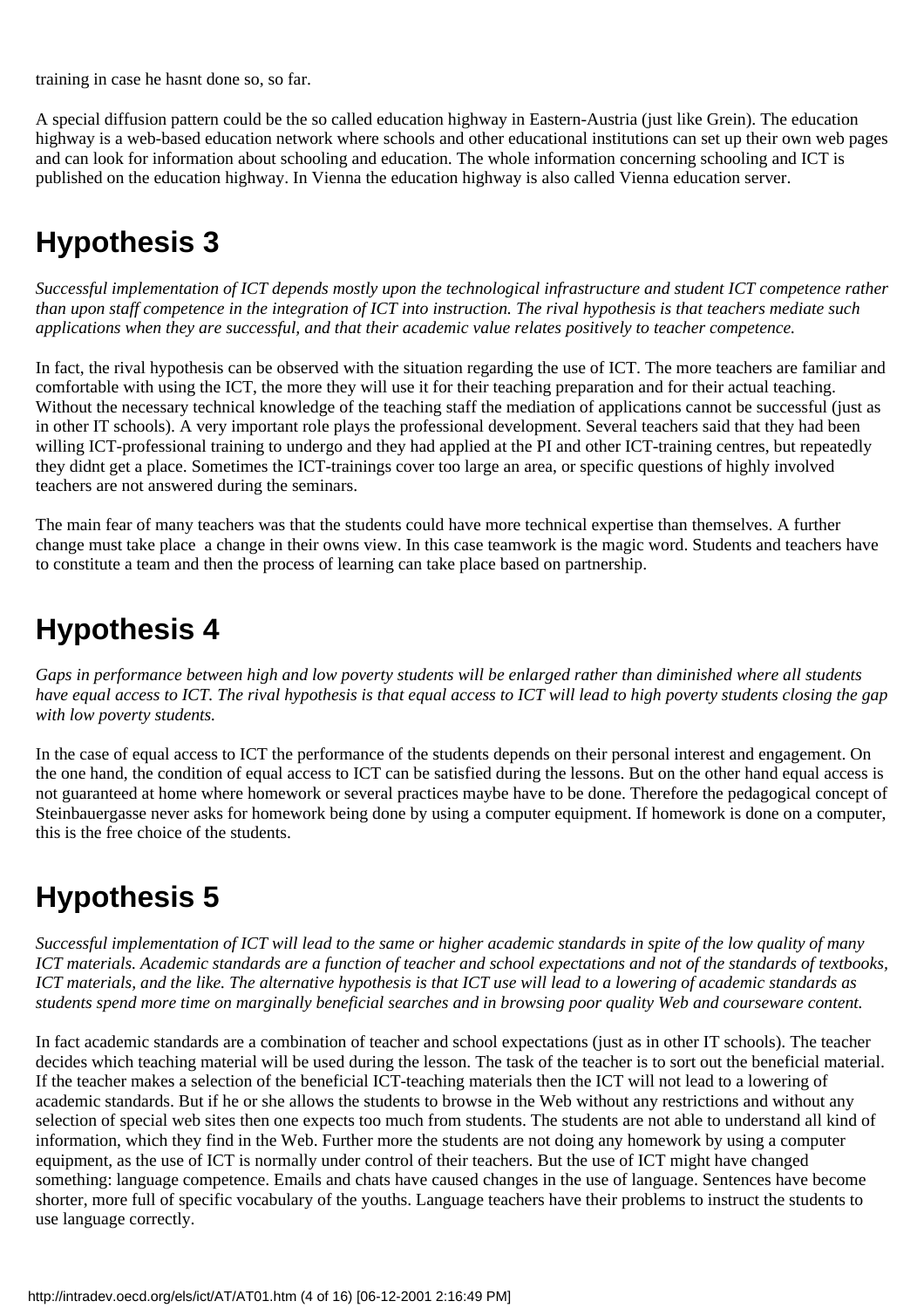### **Characteristics of the school**

| Name of school site                  | Informatikhauptschule Steinbauergasse                                                                                                                                                                                                                                                |
|--------------------------------------|--------------------------------------------------------------------------------------------------------------------------------------------------------------------------------------------------------------------------------------------------------------------------------------|
| Address                              | A-1120 Wien, Steinbauergasse 27                                                                                                                                                                                                                                                      |
| Phone / $\overline{\text{P}ax}$      | $+43-1/8137580$                                                                                                                                                                                                                                                                      |
| Web site                             | http://www.schulen.wien.at/schulen/912062/index.html                                                                                                                                                                                                                                 |
| E-mail address                       | hs12stei027k@m56ssr.wien.at                                                                                                                                                                                                                                                          |
| Leadership                           | Headmaster: Mr. Franz Hartmann                                                                                                                                                                                                                                                       |
| Number of classes                    | 11 classes, c few of them as social integrates classes.                                                                                                                                                                                                                              |
| Number of students                   | 269                                                                                                                                                                                                                                                                                  |
| Number of teachers                   | 37                                                                                                                                                                                                                                                                                   |
| Kind of school                       | Secondary school for students between 10-14 years                                                                                                                                                                                                                                    |
| Characteristics of school autonomy:  |                                                                                                                                                                                                                                                                                      |
| School experiment                    | IHS: secondary school for information technology (offers to take a part of the<br>examination in ECDL = European Computer Driving License)<br>Socially integrated classes for students with special needs and full time support<br>when required within the bounds of offene Schule. |
| Unusual features                     | IT in all 4 years 2 lessons a week. Besides subjects with creative work as<br>balance to the technical subjects.<br>A lot of extra classes are offered.                                                                                                                              |
| Socially integrated classes          | Some classes are taught to both (co-teaching of regular students and students<br>with special needs)                                                                                                                                                                                 |
| Special features of the school site: |                                                                                                                                                                                                                                                                                      |
| 2 computer labs                      | 8 PC s per lab, 3 Server, WINNT + WIN95<br>2 network-printers, 2 additional printers for administration, 1 scanner                                                                                                                                                                   |
| Internet connection                  | ISDN-LAN network (configuration see Appendix D) based on light wave<br>conductor technology                                                                                                                                                                                          |
| Neighbor school                      | In the same building at the back side there is another secondary school, which<br>is not an IHS.                                                                                                                                                                                     |

### **Evaluation of change**

## **Diffusion patterns**

About 15 years ago the idea of implementing new technologies arose by chance. A small ambitious team of teachers were privately interested in dealing with computers. The first steps were writing small computer programs. At that time a small team, consisting of between two and five members, saw the enormous potential in the development of the new technologies even for the students of the secondary schools preparing for their future jobs. Before starting lessons at school, these interested teachers took part in a teacher training in order to qualify themselves. Together with the principal and the supervisory body of the department of education an additional concept for teaching the students even in computer science was made.

At the same time also other secondary schools of Vienna thought about computer science as a new subject. At least 14 school sites in Vienna took over the concept of an IHS. IHS Steinbauergasse was one of the last schools, which realized this concept. Both investments into hardware and hardware support and the curriculum for all 14 school sites were organized centrally. For hardware problems a call center, managed by a private company was installed, and for curriculum reasons a study group, consisting of teachers of each school site, was set up. The financial responisbility for investments and support in hardware were taken over by the respective department of education.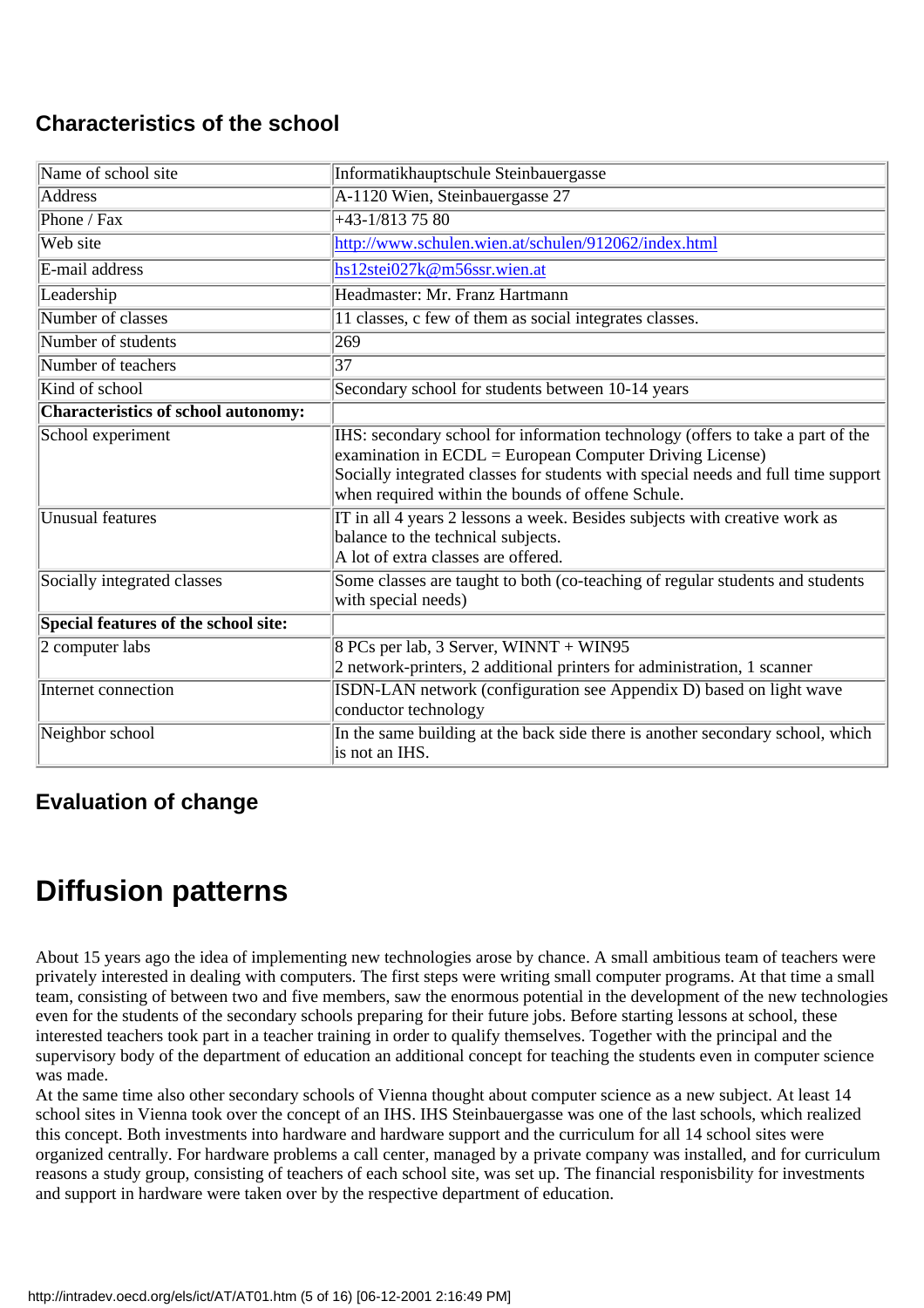## **Staff development & involvement**

To maintain the quality of trading with information technologies, most of the staff had to attend further trainings, organized by the PI (pedagogical institute), PÄDAK (pedagogical academy) or internally by each school site. New staff members for IHS Steinbauergasse should have teaching qualifications for information technologies. If not, they are asked to get the qualifications over within a short period of time. Apart from the offer of official institutions for further education in information technologies, the staff of IHS Steinbauergasse support themselves in many ways. The most important way to prepare the staff for the use of ICT was to get the acceptance of all members in implementing this main emphasis. This resulted in a high rate of interest in being prepared for teaching this special topic. To improve their skills dealing with the information technologies the staff asked questions and worked with ICT because of their own conviction. Help from colleagues or people outside of school raised their knowledge about ICT. Courses offered by the pedagogical academy or the pedagogical institute are important for staff members, who are not deeply involved with information technologies. Most of the time are useless for professional users of ICT because they deal with the topic in a very general way. The professional users would like more serious discussion of the specific topics they are interested in. This can be offered in internal courses, held by the regional advisor or another staff member of the school site, called SCHILF (schulinterne Lehrerfortbildung internal further education of teachers). At the moment, these internal courses are held without remuneration.

## **Role of leadership**

As mentioned in the chapter diffusion patterns, a small team of teachers occupied themselves with the development in the field of computer technologies. This team thought about integration of information technologies into school subjects. A small computer net was established and 15 voluntary students were educated outside the normal lessons. The experiences with this experiment were discussed with the principal at that time and the responsible person at the department of education. A concept for implementation of information technologies at Steinbauergasse was developed and presented to the remaining staff. In a conference  $\frac{3}{4}$  of staff voted for the implementation of the ICT-concept. The present principal only had to support and continue the on going project. He is lucky to have the initiators of the implementation process for some more time at his school site, which will ensure a permanent renewing process.

# **ICT-Reform Connections**

Installing ICT at Steinbauergasse secondary school was the opportunity for the staff to develop a main point of emphasis at this school site. Secondary schools in Austria get more and more into competition among themselves and with high schools to maintain the number of students in each age-group. For normal students the use of ICT during the lessons to prepare them for future professions is the strongest argument for this school site. On the other hand, students with special needs or students from socially discriminated families choose Steinbauergasse secondary school because of their socially integrated classes and/or full time after school care. Teaching ICT created new lessons and functioned as a motor of change at Steinbauergasse, the preoccupation with changing processes made the staff of Steinbauergasse more open to changes in general. The installation of new pedagogical concepts as open learning or Montessori was not only managed by teachers who were also involved into the implementation of ICT, but also often by teachers searching for alternative changes in their daily school life. The changing process not only contained subjects close to ICT, but nearly all subjects taught at Steinbauergasse. The students nowadays ask teachers to revice their pedagogical concepts. Therefore changes are not only required through outside circumstances. The use of ICT at school helps children to underline their wishes regarding changes in education and the behavior of teachers.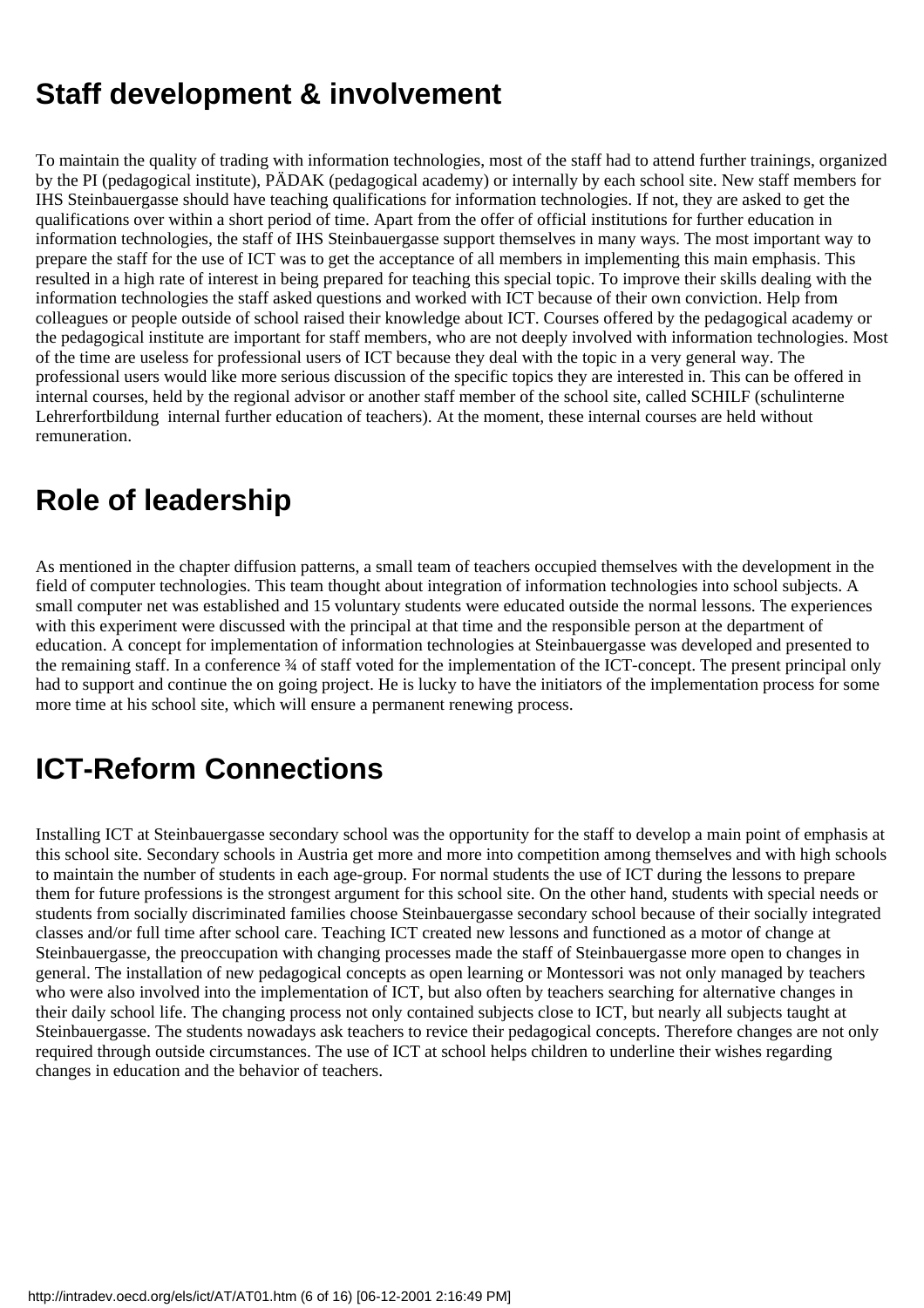### **Outcomes**

## **ICT Infrastructure**

The following ICT infrastructure is situated in the secondary school of Steinbauergasse:

#### 1. Hardware

Two computer labs contain one Server and eight Workstations each. All PC s are multimedia ready and connected to the Internet. One computer is situated in the principals office, another one for administrative work for the head of leisure time activities. Additional computers can be found at the library and physics laboratory. Two networkprinters at each lab, printers for the principal and head of leisure time activities are also available. One scanner and one digital camera, sponsered by Canon, are available at each IHS in Vienna.

#### 2. Internet and Provider

Internet access is managed by an ISDN-LAN network. The education highway empowered by the authorities is the main provider for schools in the East of Austria. Wienstrom is the special provider for the Vienna schools (just as Kinkplatz).

3. Support

Two teachers, called Kustoden, the IT specialists of the school, guarantee support for the teachers of Steinbauergasse in the same way as at Kinkplatz. But they are not authorized to change or repair any hardware by themselves. Even they dont know the password from the server to change something of the net-configuration. The hardware support of the whole ICT schools in Vienna is managed by the Call Center. Technicians of the call center have to support the whole hardware (updating and repairing) as much as the net-configuration. Software support is managed in an other way. The both IT specialists of Steinbauergasse, are responsible for supporting teachers and students in software questions. They install the required software, normally standard programs of Microsoft Coorporation, which is a special sponsor of all IHS in Vienna. Small programs written by teachers or software products from other companies are serviced by the IT-specialists. For further details of hardware and software support on Viennas IHS see Appendix E.

4. <u>E-mail</u>

One official school e-mail account has been established in the management department. At the moment there exists no official student or teacher e-mail accounts because of technical reasons. Official email accounts of Steinbauergasse can only be accessed to the school site. Several teachers are privately connected to the Internet. So they can only could read their e-mails at home, if they are supported by a special provider, the Telekom Austria. Some teachers and some students have therefore a private e-mail account. Especially for students the private e-mail-account is an advantage when they leave the school site. They can keep their adress. Teachers even can choose their provider, if they don t use an official e-mail account at the school site. These are the reasons, why practically spoken, there exists no official e-mail account system at Steinbauergasse.

5. System backup

The systems backup of the workstations is located at a special partition on each workstation. If there is a total crash, the IT-specialists can repair the configuration themselves by running a little batch-program from the backup-partition. The software has to be installed a second time. Daily work of teachers and students can only be stored on a ZIP-Diskette (100 MB), a data carrier for ZIP-Drives.

#### 6. Use of ICT

Teachers and students use ICT for typewriting, projects, spreadsheet analysis, word processing, preparing and carrying out presentations, programming (logo), creating and maintaining web pages, drawing pictures or diagrams and searching information. Learning software is used in special subjects e.g. English, History (all the same as at Kinkplatz, because the curriculum has been made by a team of teachers from all over the 14 IHS of Vienna).

#### 7. Special features at Steinbauergasse

The total number of PC s at Steinbauergasse is about 35 workstations. This differs from the number of officially counted workstations of 22 pieces. Some extra computers are mainly used for educating students with special needs. These extra computers are donations from caritative organisations and are not counted as part of the official equipment. Support and maintenance have to be organized by the teachers themselves. No money is given for this part of the computer equipment by the authorities.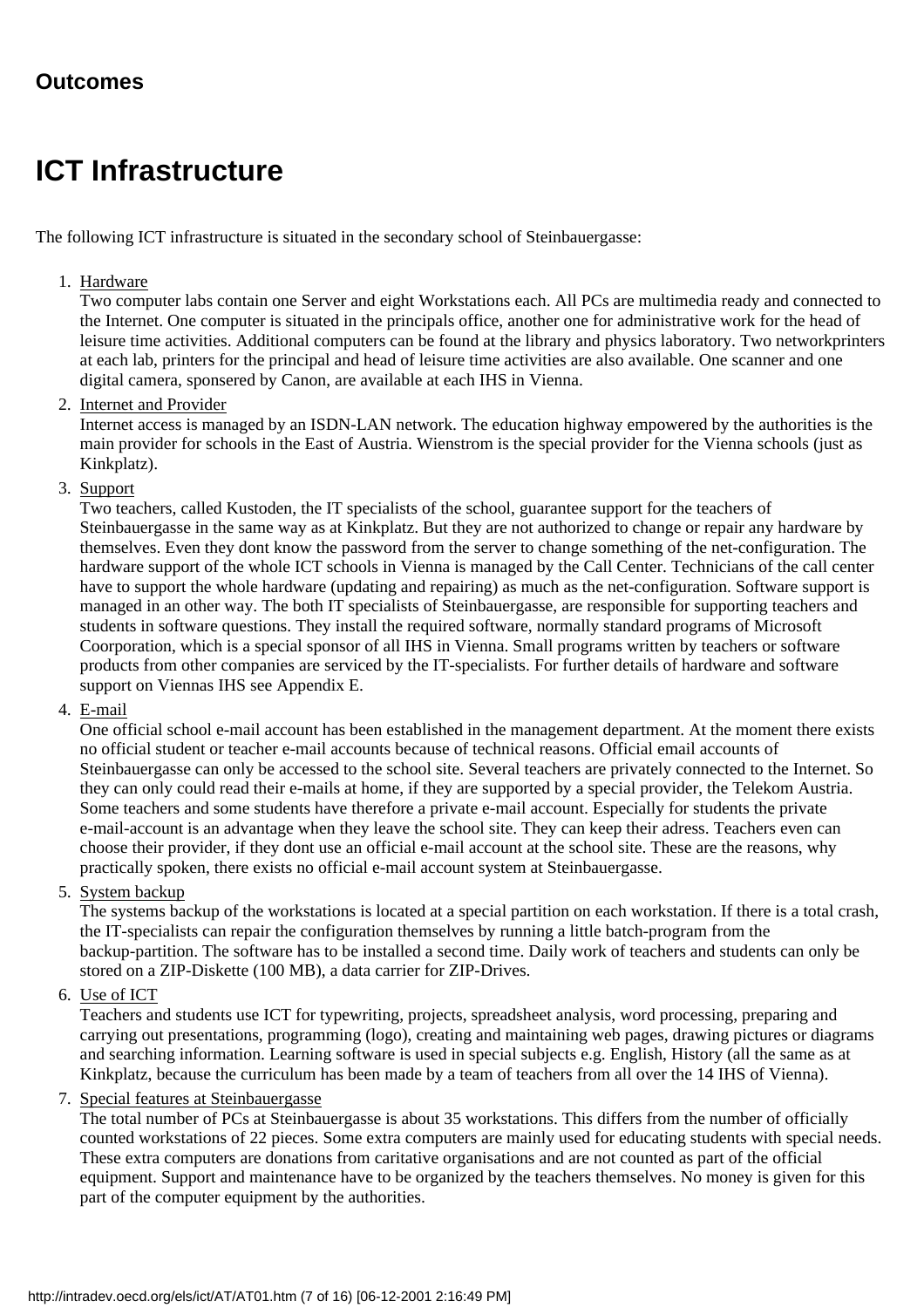## **Effectiveness**

If you come as a visitor to secondary school of Steinbauergasse you get the impression, that the use of ICT is the normal case at this school site. The process of implementation is completed. For the whole staff there is no doubt at all, that it was the right thing to do so. The reform and the implementation of ICT help to maintain the school site against the threat of a decreasing student numbers and economizing measures of the authorities. All of the teachers at Steinbauergasse try to think in a positive way about the use of ICT and they also make use of the technology to impart knowledge about it to their students or use it in their daily work (e.g. preparing their lessons or doing the whole administration on the PC). During the implementation of the ICT at Steinbauergasse the staff attained a new quality of co-operation. The idea originated from a small team and diffused during a few school years into the whole teaching team and brought new goals and challenges to them. But not only the content of the lessons changed. That s more the position of teachers in the lessons changed. The students were no longer the ignored part of the lessons, teachers had to accept that they were experts in special fields as well. The knowledge of the students of ICT made the well-versed into assistents of the teachers. The role of the teachers also changed into learning apart of a lesson. But even other groups came closer together with the subject ICT: teacher and parents. Often parents ask the teachers for advice, when they want to buy some computer equipment for their children or have some troubles installing programs.

What are the most positive and negative aspects of ICT at Steinbauergasse?

#### Positive aspects:

+ The use of ICT at Steinbauergasse set a new goal for the teaching team: student-oriented lessons by raising equal opportunities and easier approach to jobs by imparting good basic skills.

+ Improvement of teachers training, because only examined teacher are legitimated to teach ICT-subjects.

+ Advantage for lessons: they get more realistic, alternative information sources for students are available (e.g. the teacher is no longer the only information source).

+ Knowledge about facts is not important any longer, but the way to get the right information: students have to be trained to get the right search results.

+ Ones access to basic knowledge is much easier than decades ago.

+ Working with ICT demands structured and more precise working methods. The students work improves in this aspect. + Working with ICT is nowadays a motivating factor, first of all for those students, who dont have any computer equipment at home.

#### Negative aspects:

- The profit from learning ICT skills could be much higher with a better equipment. Students at Steinbauergasse normally only can work in pairs with ICT at the computer labors. In the classroom normally the donated computers are for the handicapped students, not for including all students of a class. Half time at a computer signifies learning only half of what is needed to deal with ICT. For better effectiveness more computers in labs or in the classrooms are necessary.
- If you once made the decision to implement ICT at a school site, there is normally no way back to a life without it. Each of the interviewed teachers cant imagine this step back. But the more you implement ICT, the more you become dependent on it. In companies a lot of money is spent to take the necessary precautions of a 24 hours functioning of the equipment. A lot of money would be lost, if the ICT equipment does not work only for hours. At a school site the staff is also dependent on a unbroken availability of the equipment. But when failures occur, they only can react by calling the call center to report them. The staff will get reaction from the call center within two days, but normally repairing took up to 14 days. The problem may lie in the centralistic organisation of repairing ICT equipment on the secondary schools with information technology. If the IT-specialists of each school site got more competence for repairing the equipment and a better training on technical problems, the time for repairs would be shorter in any case. But at the moment there is not enough money to pay the extra time IT-specialists spend of a school site for service or to train them in a professional way.
- If you are dealing with ICT, you have to spend a lot of time by learning the various possibilities of use. Sometimes students lose their social contacts by being occupied with the computer too much. But on the other hand they have fewer job chances if they are not trained in basic skills of ICT. It is often a very difficult to steer a middle course.
- It is difficult for the staff to keep the curriculum up to date because of stipulated procedures when changing anything. Simplified procedures to implement the new developments in this area would help to renew the curriculum according to the changed conditions.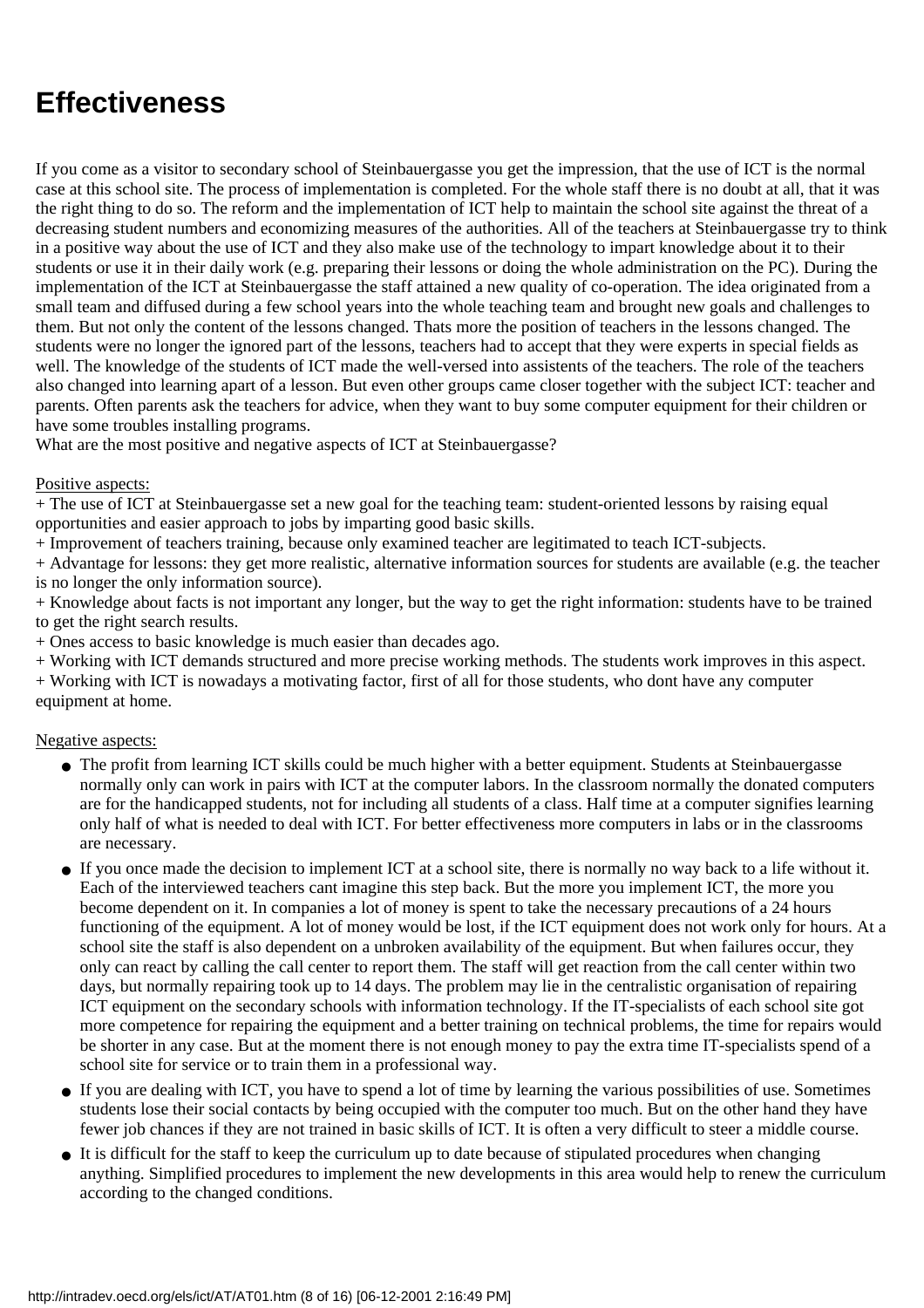## **Academic rigor**

ICT is an important part of the school programm of IHS Steinbauergasse, which offers a lot of opportunities to come in contact with ICT. For further details look at the academic schedule at Appendix C. But the students have no free access to ICT. They only work with ICT during lessons or full time support in the afternoon monitored by a teacher. The access to the world wide web is not limited by technical precautions. The access of unwelcome web pages showing use of force or pornographic pictures is forbidden. The reason is discussed with the students and no problems occurred the last time. On average, the students spend 3-5 hours a week with ICT, normally as mentioned in pairs because of the number of computers in the computer labs. Having access for several hours a week to ICT depends on the capacity of the available computers and academic schedule of the individual classes.

One central idea of IHS Steinbauergasse is that all skills of ICT can be learned and trained at school. No computer at home is necessary to gain good marks. The situation for the staff is different. There are not enough computers at school to prepare lessons. Most of the teacher do their preparations at home. Therefore they need computers at home to work and learn with. At IHS Steinbauergasse about 70 % of the staff has a computer equipment at home. But in Austria they get no extra income to buy or maintain their private equipment.

Parts of MS Office, HTML-programming, CAD are conducted during lessons and learning software is sometimes used. The arrangement of the lessons even allow team teaching or co-education. The general knowledge of the students about ICT is high, because the results of ECDL-tests show nearly the same results as tests made by older students from high schools. Besides the prerequisite at school, where no use at home is obligatory, the grade of knowledge of the students depends first of all on the use of ICT at home by parents, brothers and sisters and themselves. In contrast to the teachers the share of students at IHS Steinbauergasse with a computer equipment at home is at a rough estimate about 25 30 %.

# **Equity**

The staff at IHS Steinbauergasse cant find any difference between gender, high or low ability or high or low poverty students by using ICT. The greatest difference which can be discovered to the access of students to ICT is the availability of a computer equipment at home. Students with a computer at home are better skilled because of a greater amount of practice. The teachers said, that the property of a PC depends on the profession, interest and attitude of the parents. But several other studies in Austria show that low income families have significantly fewer PC s at home than families with higher incomes.

### **Projections**

## **Sustainability**

Maintaining Steinbauergasse secondary school is not only related to ICT use at this school site. Based on the good work of the principal and the staff, two great fields have to be developed: ICT and the infrastructure of the building. As mentioned and seen on the picture at the first page, the building is over 100 years old and has to undergo a complete renovation. Not only the outward appearance of the building, also a better distribution of the rooms and also the extension of the cellar and improving the attic would help improving social skills. On the other side the ICT equipment is not enough for a school site with ICT as a main emphasis. Besides a third computer lab, at least two workstations with access to the World Wide Web each class and more workstations for the teacher to work with at school are necessary. Even a second digital camera would be desirable. The staff is motivated to sustain the process of development. The acceptance of ICT is very high and the majority of the staff is involved with it. Due to personal interest and further education the staff feels prepared for educating their students. At that time changes of the current situation are formulated more as wishes than as claims. If there is only little help from outside, the process will make no progress in the near future.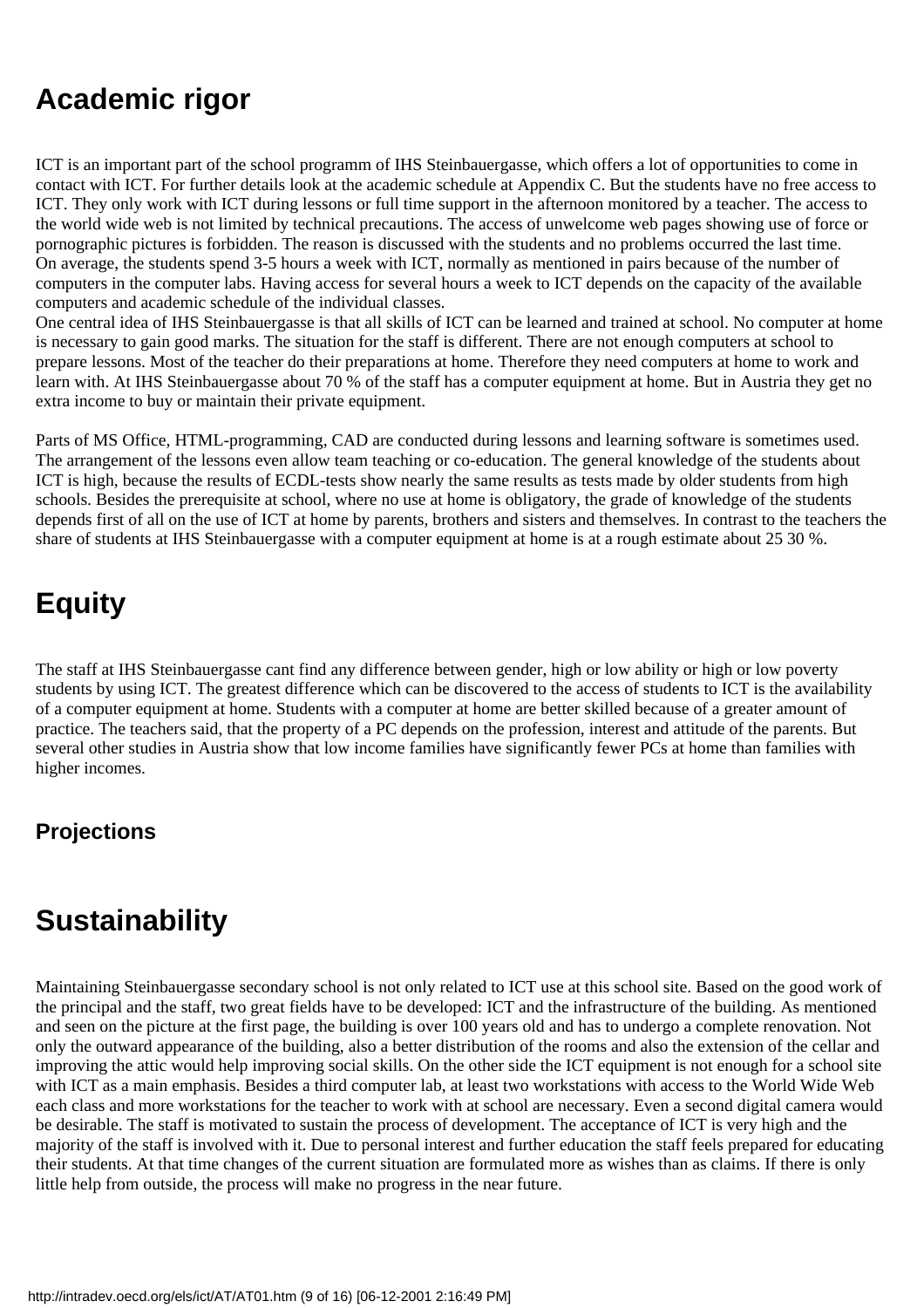# **Scalability**

As a result of the above statements, the efforts to complete a full implementation of ICT at IHS Steinbauergasse should be made in investments on further workstations in the same number as already existing. This means a third and fourth computer lab for parallel education of two classes in information technologies, where each student has his own workstation to work with. To use ICT even in other subjects besides information science two workstations each per classroom with access to the Internet are necessary. The required volume for this necessary investment is about the same as the investments carried out until now. These investments will result in better ICT access for the students and thus a wider use in any subject. The personal ressources at Steinbauergasse for a wider use of ICT are available. But ICT is only one facet of the whole school concept of Steinbauergasse. The renovation of the whole building might be more urgent at the moment to raise well-being at school both for teachers and students than on investment into new computer equipment. The identification with the school site will be of more value than any equipment could do.

### **Appendix A**

#### Methodology

#### Description of the volume and type of data collected

| <b>Activity</b>                        | <b>Annotation</b>                                    | <b>Amount</b>  |
|----------------------------------------|------------------------------------------------------|----------------|
|                                        |                                                      |                |
| Verbal Interviews (approximately 45-60 |                                                      |                |
| minutes each)                          |                                                      |                |
| Nomination Form for a School Site      | Principal                                            |                |
| Administrator Interview                | Principal                                            | 1              |
| Parents/Guardian Interview             | representative of parents club                       | 5              |
|                                        | 2 mothers at school                                  |                |
|                                        | 2 mothers interviewes on the telephone               |                |
| <b>Technology Specialist Interview</b> | both IT specialists are full-time teachers           | $\overline{2}$ |
| <b>Student Interview</b>               | group with 6 students (third year)                   | 2              |
|                                        | 1 group with 5 students (fourth year)                |                |
| <b>Teacher Interview</b>               |                                                      | 5              |
|                                        |                                                      |                |
| Questionnaire                          |                                                      |                |
| <b>ICT Use Survey of Teachers</b>      | Teacher                                              | 11             |
|                                        |                                                      |                |
| <b>Observing in Classrooms</b>         |                                                      |                |
| Computer science (computer labor)      | fourth year                                          |                |
| Biology                                | fourth year                                          |                |
| German                                 | third year (use of ICT to support a seriously seeing | 1              |
|                                        | handicapped student)                                 |                |
|                                        |                                                      |                |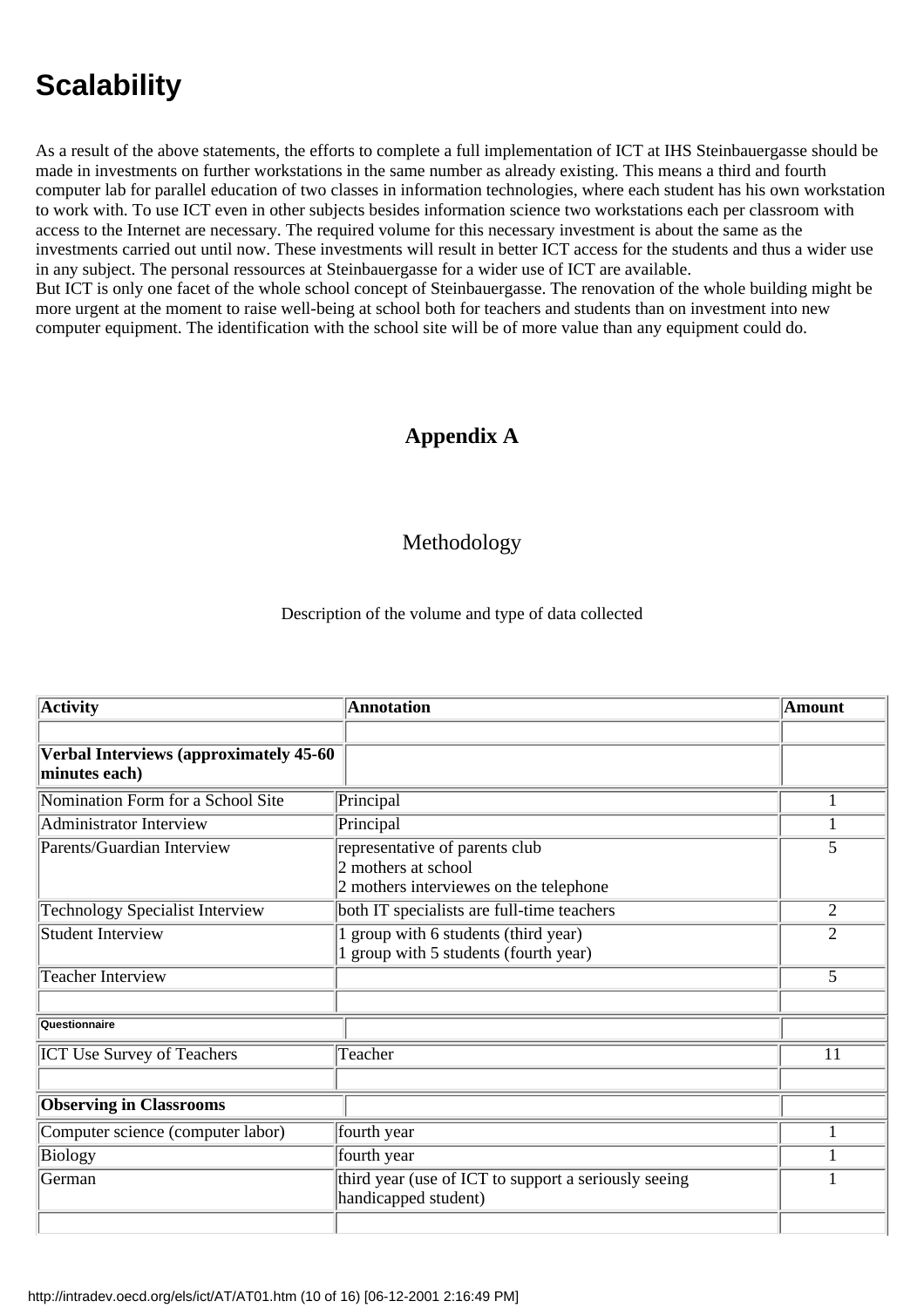| <b>Collecting additional materials</b> |                                                                              |
|----------------------------------------|------------------------------------------------------------------------------|
| Web-site-presentation                  | http://www.schulen.wien.at/schulen/912062/index.html                         |
| Lesson plan at all classes             | Appendix C                                                                   |
| Reports on the schoolattempt           | Offene Schule (full time support for students)                               |
| School profile                         | His-steinbauergasse.ppt (presentation of the school site by a students work) |
| <b>Visions</b>                         | School concept IHS                                                           |
| New visions and projects               | Connecting all classes to the web                                            |
|                                        | Redevelopment of the whole building including technical infrastructure;      |
|                                        | extension of cellar and attic to make more space for additional education    |
|                                        | concepts                                                                     |

### **Appendix B**

### ICT Use Survey for Teachers

11 teachers filled out this questionnaire ( $n = 11$ ). The results are represented in percentage (100 %).

How comfortable are you with using a computer to do each of the following? (Choices are: very comfortable, ● comfortable, somewhat comfortable, not at all comfortable)

|                                     |                                                                 | very         | com-     | somewhat     | not at all |
|-------------------------------------|-----------------------------------------------------------------|--------------|----------|--------------|------------|
|                                     |                                                                 | com-fortable | fortable | com-fortable | com-       |
|                                     |                                                                 |              |          |              | fortable   |
|                                     | write a paper                                                   | 63.6         | 36.4     |              |            |
| 2.                                  | search for information on the World Wide Web                    | 36.4         | 36.4     | 18.2         | 9.1        |
| create and maintain web pages<br>3. |                                                                 |              | 9.1      | 9.1          | 81.8       |
| luse a data base<br>4.              |                                                                 | 10.0         | 30.0     | 30.0         | 30.0       |
| 5.                                  | send or receive e-mail                                          | 45.5         | 54.5     |              |            |
| 6.                                  | programming (e.g. writing a program in Visual BASIC or<br>Java) |              | 9.1      | 27.3         | 63.6       |
| 7.                                  | draw a picture or diagram                                       | 9.1          | 45.5     | 36.4         | 9.1        |
| 8.                                  | present information (e.g. use PowerPoint or equivalent          |              | 10.0     | 20.0         | 70.0       |

" During the past school year, how often did your students on average do the following for the work you assigned? (Choices are: several times each week, several times each month, a few times, never)

|     |                  | several    | several times   a few times |      | never |
|-----|------------------|------------|-----------------------------|------|-------|
|     |                  | times each | each month                  |      |       |
|     |                  | week       |                             |      |       |
|     |                  |            | $\cap$ $\cap$               | 33.3 | 33.3  |
| 10. | create web pages |            |                             | 11.1 | 88.9  |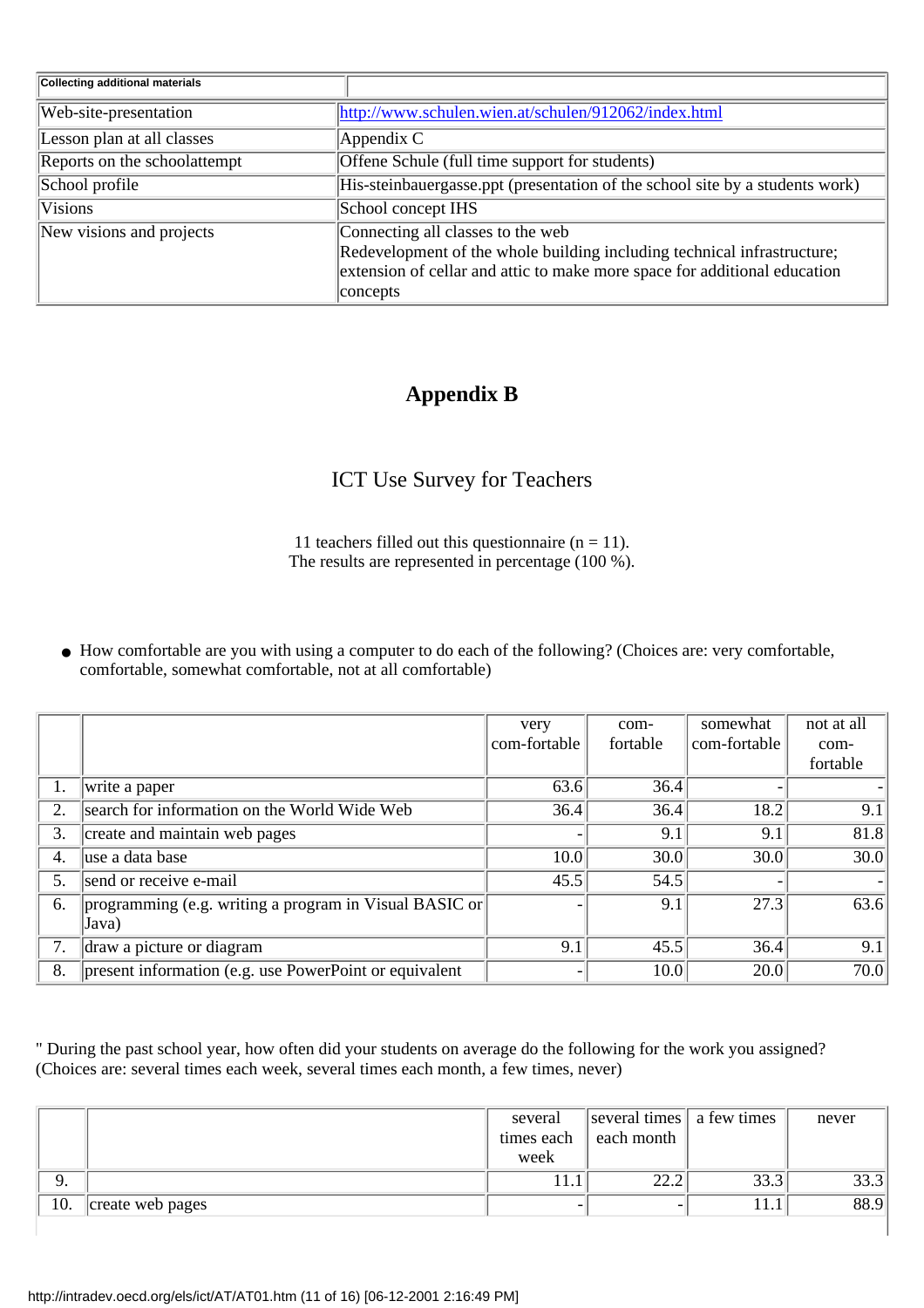| 11.                                      | send or receive e-mail                               |      | 22.2                     |      | 77.8 |
|------------------------------------------|------------------------------------------------------|------|--------------------------|------|------|
| 12.                                      | use a word processing program                        | 33.3 | 22.2                     | 22.2 | 22.2 |
| 13.                                      | use a computer to play games                         |      | 11.1                     | 44.4 | 44.4 |
| luse a spreadsheet<br>14.                |                                                      |      | $\overline{33.3}$        | 22.2 | 44.4 |
| $\sqrt{u}$ use a graphics program<br>15. |                                                      |      | 22.2                     | 33.3 | 44.4 |
| 16.                                      | join in an on-line forum or chat room                |      | 11.1                     | 55.6 | 33.3 |
| 17.                                      | use a presentation program (e.g., PowerPoint)        |      | $\overline{\phantom{0}}$ | 22.2 | 77.8 |
| 18.                                      | use an instructional program (including simulations) |      | 44.4                     | 33.3 | 22.2 |
| 19.                                      | other computer uses (specify)                        |      | 22.2                     | 44.4 | 33.3 |

20. How would you rate your ability to use a computer? (Choices are: good, fair, poor)

|      | good |
|------|------|
| 75.0 | fair |
| 25.0 | poor |

#### 21. Was student computer use ever evaluated for grading? (yes-no)

| 40.0 | ves |
|------|-----|
| 60.0 | no  |

22. If you assigned World Wide Web searching, how much freedom did you allow students in locating sites to visit? (no restrictions, some restrictions, designated sites only)

|      | no restrictions       |
|------|-----------------------|
| 85.7 | some restrictions     |
| 14.3 | designated sites only |

23. Did you create or modify a Web site with any of the classes that you taught? (yes-no)

|    | es |
|----|----|
| '' | ۱O |

24. What portion of the computer use in your classes was directly related to the course content (as opposed to rewards or incentives, for example)? (all, most, some, very little)

|      | lall                |
|------|---------------------|
| 11.1 | $\parallel$ most    |
|      | $55.6$ some         |
|      | 33.3 $ very$ little |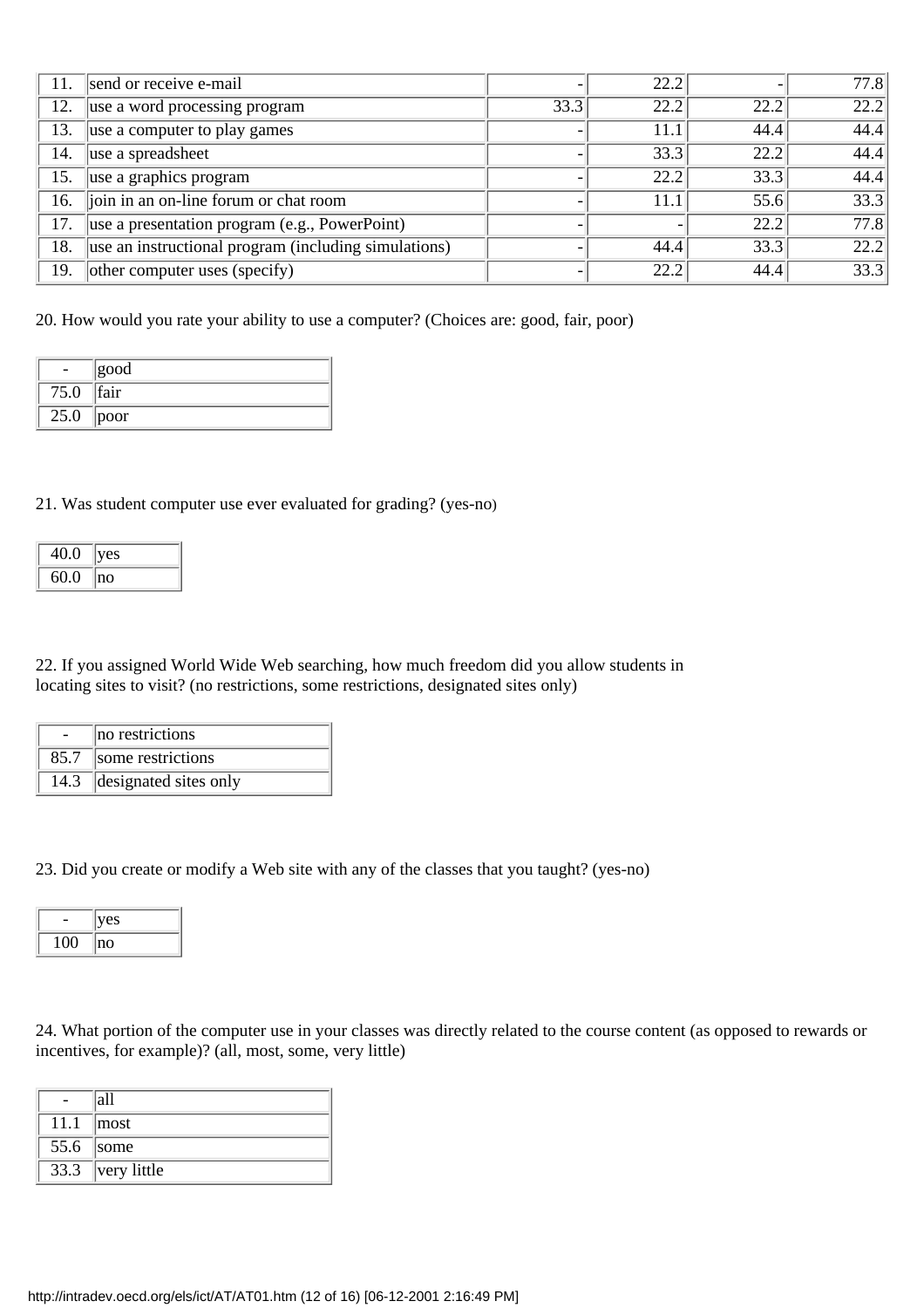25. What portion of the computer use that you assigned is done by students individually? (all, most, some, very little)

|      | all         |
|------|-------------|
| 25.0 | most        |
| 50.0 | some        |
| 25.0 | very little |

26. How often did you use a computer at home for preparing for teaching? (several times a week, several times a month, a few times, never)

| 40.0 | several times a week  |
|------|-----------------------|
| 40.0 | several times a month |
| 10.0 | a few times           |
|      | never                 |
| 10.0 | no computer at home   |

27. Did you participate as a student or instructor in a virtual course through the Internet/World Wide Web? (yes-no)

| 10.0 | ves |
|------|-----|
| 90.0 | no  |

28. Did you involve your students in collaborative learning over the Internet/World Wide Web with students from other classes? (yes-no)

|              | 'es |
|--------------|-----|
| $\mathbf{u}$ | no  |

29. Are you currently using technology to collaborate with other teachers (professional chat rooms, forums, or the like)? (yes-no)

| 30.0 | ves |
|------|-----|
| 70.0 | no  |

30. How many e-mail messages total do you send and receive each day on average? (more than 12, 6-11, 1-5, none).

| 10.0        | $\parallel$ more than 12 |
|-------------|--------------------------|
| $20.0$ 6-11 |                          |
| 70.0        | $ 1-5 $                  |
|             | none                     |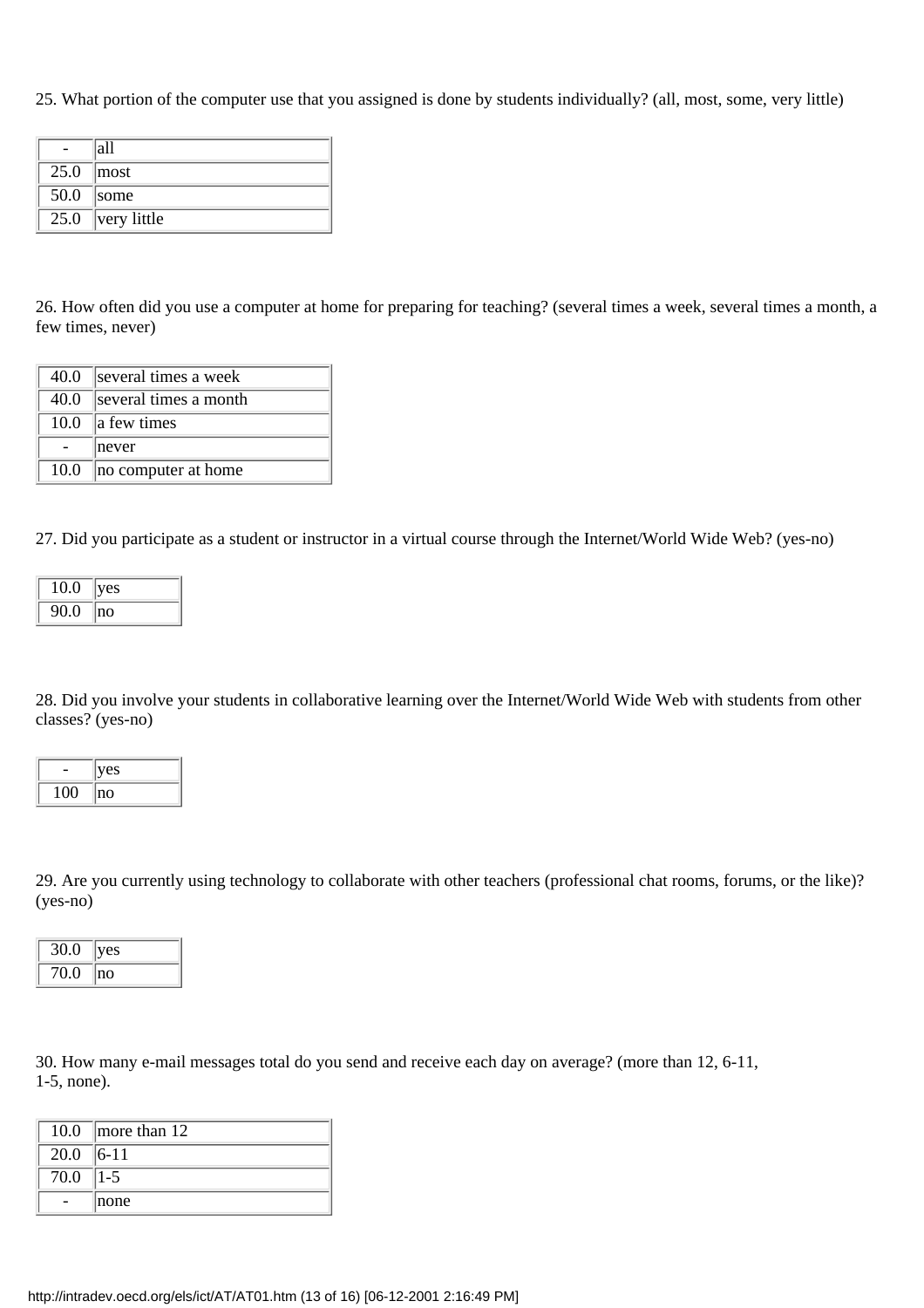31. Have you ever done any of the following? (Choices are: yes, no)

 $\Gamma$ 

|                |                                                                         | yes  | no   |
|----------------|-------------------------------------------------------------------------|------|------|
| a.             | made changes to a computer s hardware                                   | 30.0 | 70.0 |
| b.             | updated an application program (word processor, graphics program, etc.) | 40.0 | 60.0 |
| $\mathbf{c}$ . | recovered a damaged file                                                | 40.0 | 60.0 |
| d.             | created a web site                                                      | -    | 100  |
| e.             | developed a data base                                                   | 30.0 | 70.0 |

## **Appendix C**

| IHS Steinbauergasse, Vienna    |                                   |                           |                 |                           |
|--------------------------------|-----------------------------------|---------------------------|-----------------|---------------------------|
|                                | A cademic schedule                |                           |                 |                           |
|                                | Number of weekly hours per class  |                           |                 |                           |
| subjects                       | 1st                               | 2nd                       | 3rd             | 4th                       |
| Religions education            | 2                                 | 2                         | 2               | 2                         |
| German                         | 4                                 | 4                         | 4               | 4                         |
| English                        | 4                                 | 4                         | 4               | 4                         |
| History and Geography          | 2                                 | 4                         | 4               | 4                         |
| Mathematics, Geometry          | 4                                 | 4                         | 4               | 5                         |
| Biology                        | 2                                 | 2                         | 2               | $\overline{2}$            |
| Physics                        | 1                                 | $\overline{2}$            | 2               | $\overline{2}$            |
| Musical Education              | 2                                 | $\overline{2}$            | 1               | $\overline{2}$            |
| Creative Work                  | 4                                 | 4                         | 3               | $\overline{2}$            |
| Housekeeping                   | 0                                 | 0                         | $\overline{2}$  | 0                         |
| Physical education             | 4                                 | $\overline{\overline{3}}$ | $\overline{3}$  | $\overline{\overline{3}}$ |
| Information technologies       | 2                                 | 2                         | $\overline{2}$  | $\overline{2}$            |
|                                | $\overline{31}$                   | $\overline{33}$           | $\overline{33}$ | $\overline{32}$           |
|                                |                                   |                           |                 |                           |
| Extra classes:                 |                                   |                           |                 |                           |
| Additional Information Science |                                   |                           |                 |                           |
| Football (soccer)              | (2 teams for boys and girls each) |                           |                 |                           |
| French                         |                                   |                           |                 |                           |
| Biological practice            |                                   |                           |                 |                           |
| Chemical practice              |                                   |                           |                 |                           |
| ECDL (3rd/4th class)           |                                   |                           |                 |                           |
| Commercial practice            |                                   |                           |                 |                           |
| Conversation practice          |                                   |                           |                 |                           |
|                                |                                   |                           |                 |                           |

## **Appendix D**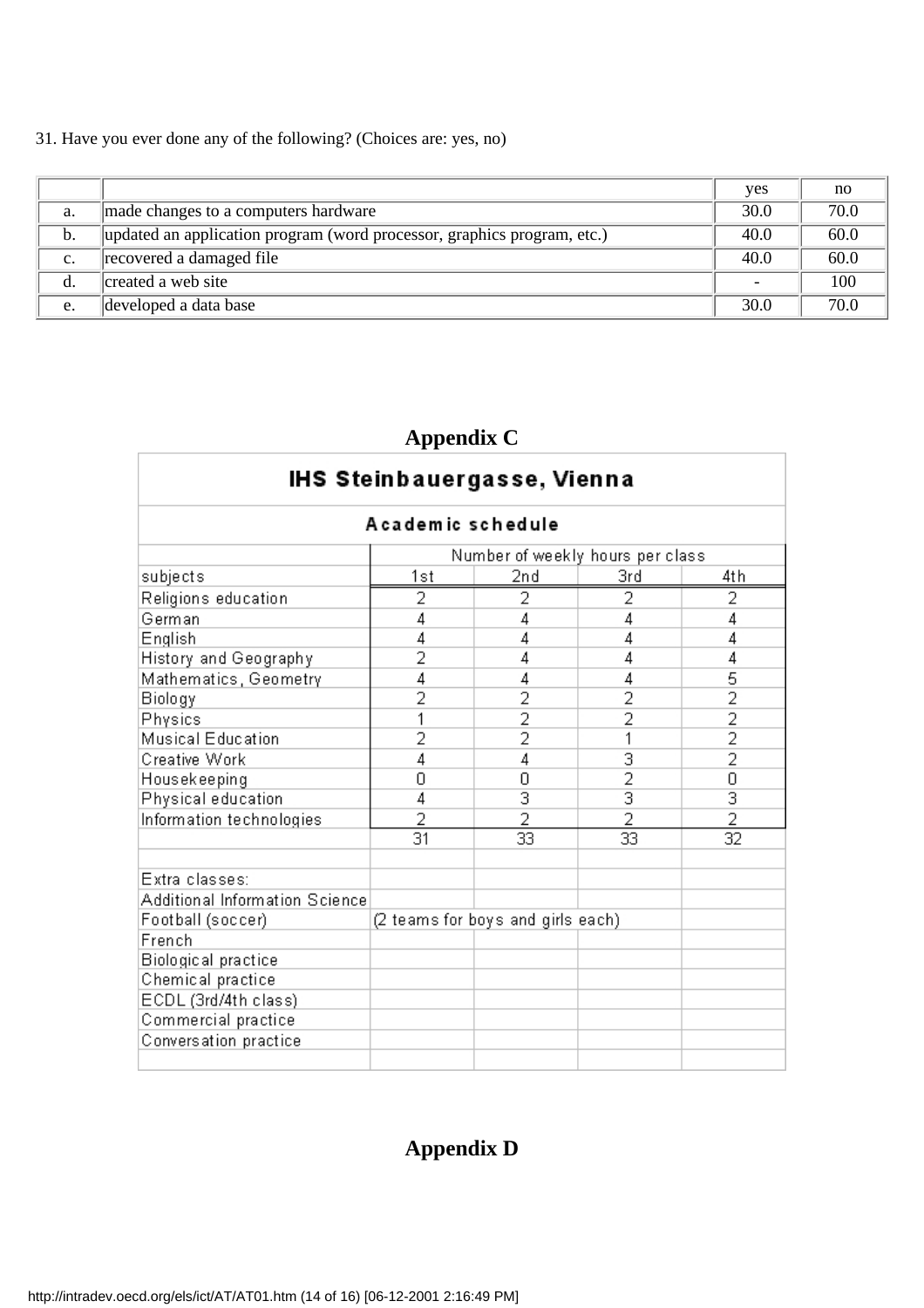## **Net-configuration of IHS Steinbauergasse**



**Appendix E**